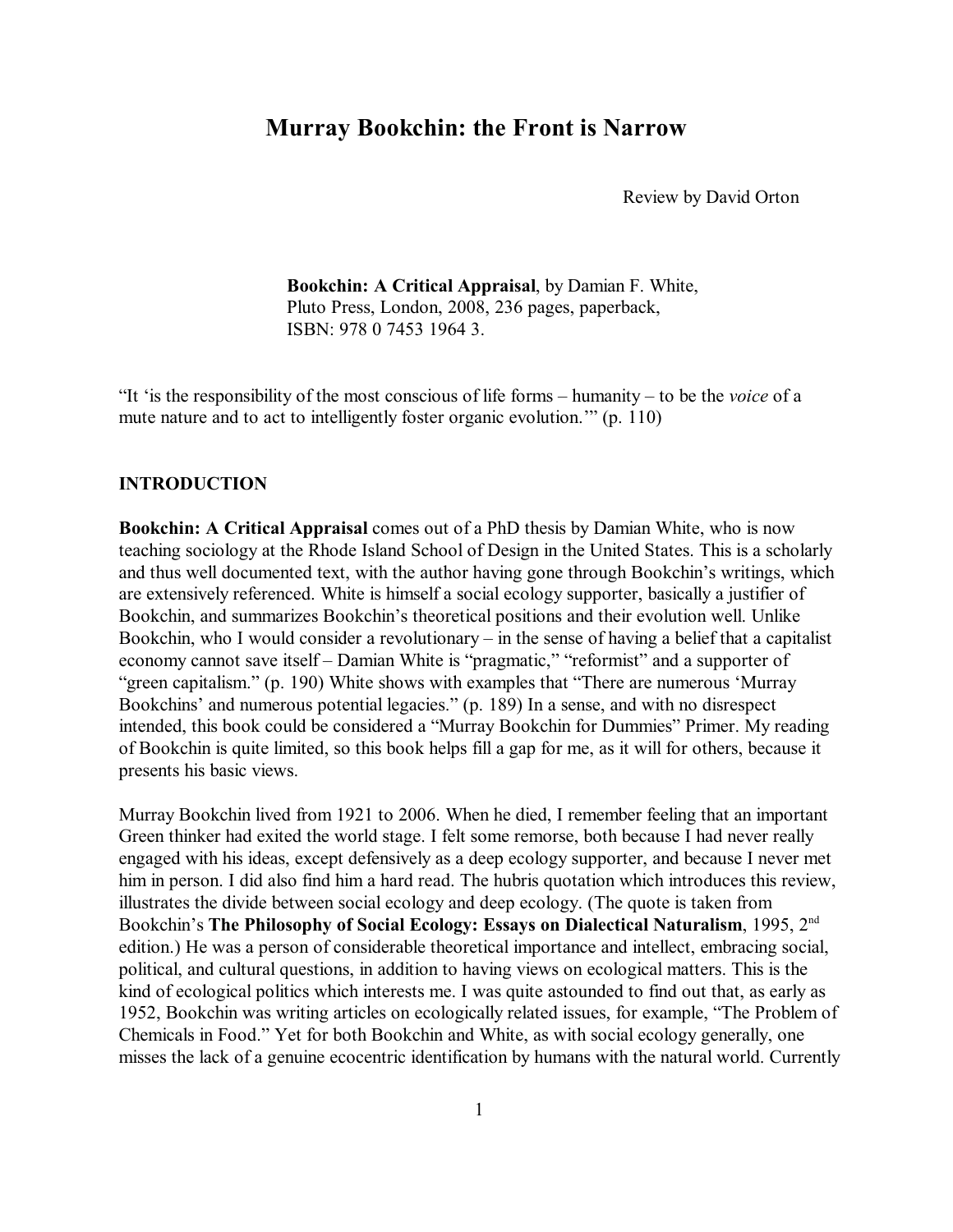we treat Nature as a "resource" for human and corporate consumption. Bookchin seems to want a more conscious intervention, with the apparent assumption that our species can intervene and shape the natural world in the interests of other species.

Bookchin was also a person of the Left, a self-educated working class intellectual, who knew what it was like to earn a living using his hands on the factory floor early in life. (He did become a tenured professor in the 1970s.) Many university-based academics, like Damian White, were, and still are, responding to his ideas, and a number of influential movement activists have been guided by him.

Bookchin was a difficult person to interact with. I liked the way White described this by saying that "Bookchin cast a very heavy presence over his own body of work." (p. 187). White also notes: "His work has attracted both disciples and remarkably hostile critics. His intellectual life is littered with disputes and rancorous arguments, many conducted with former sympathisers." (p. xv)

The importance of this book is that it gives a good overview and introduction, in a relatively short text, to the work and evolving views of Murray Bookchin. The bibliography lists 21 of "Bookchin's Core Works" (including those using pseudonyms) starting with the 1962 **Our Synthetic Environment** and 23 "Secondary Writings" starting with the 1950 essay "State Capitalism in Russia." It also has a list of about 12 pages of "Additional References." This is a large body of work by a theorist who has made a major contribution to political ecology. But I do not share the view of the book jacket, that Murray Bookchin "is widely regarded as the visionary precursor of modern environmentalism."

#### **DISCUSSION**

My own attitude towards Bookchin was perhaps initially shaped by two events. One was reading the 1987 essay "Social Ecology Versus 'Deep Ecology.'" This totally dismayed me. Among other slanders, deep ecology was characterized as "an ideological toxic dump" and this philosophy was linked with "eco-fascism" which is a very serious indictment. Yet, for deep ecology, all life forms (including humans) have "intrinsic value", which is not determined by humankind, a position incompatible with fascism. Arne Naess himself wrote regarding intrinsic value:

"This is squarely an *antifascist* position. It is incompatible with fascist racism and fascist nationalism, and also with the special ethical status accorded the (supreme) Leader." (**Selected Works**, Volume Ten, p. 95.)

The above essay was also anti-communist. For example, Woody Guthrie is called "a Communist Party centralist." "Iron Curtain" terminology is used, which implies a unilateral construction by the former Soviet Union. To be on the Left in the West has meant being socialized within a culture of anti-communist negativity since the 1917 Russian revolution. Damian White traces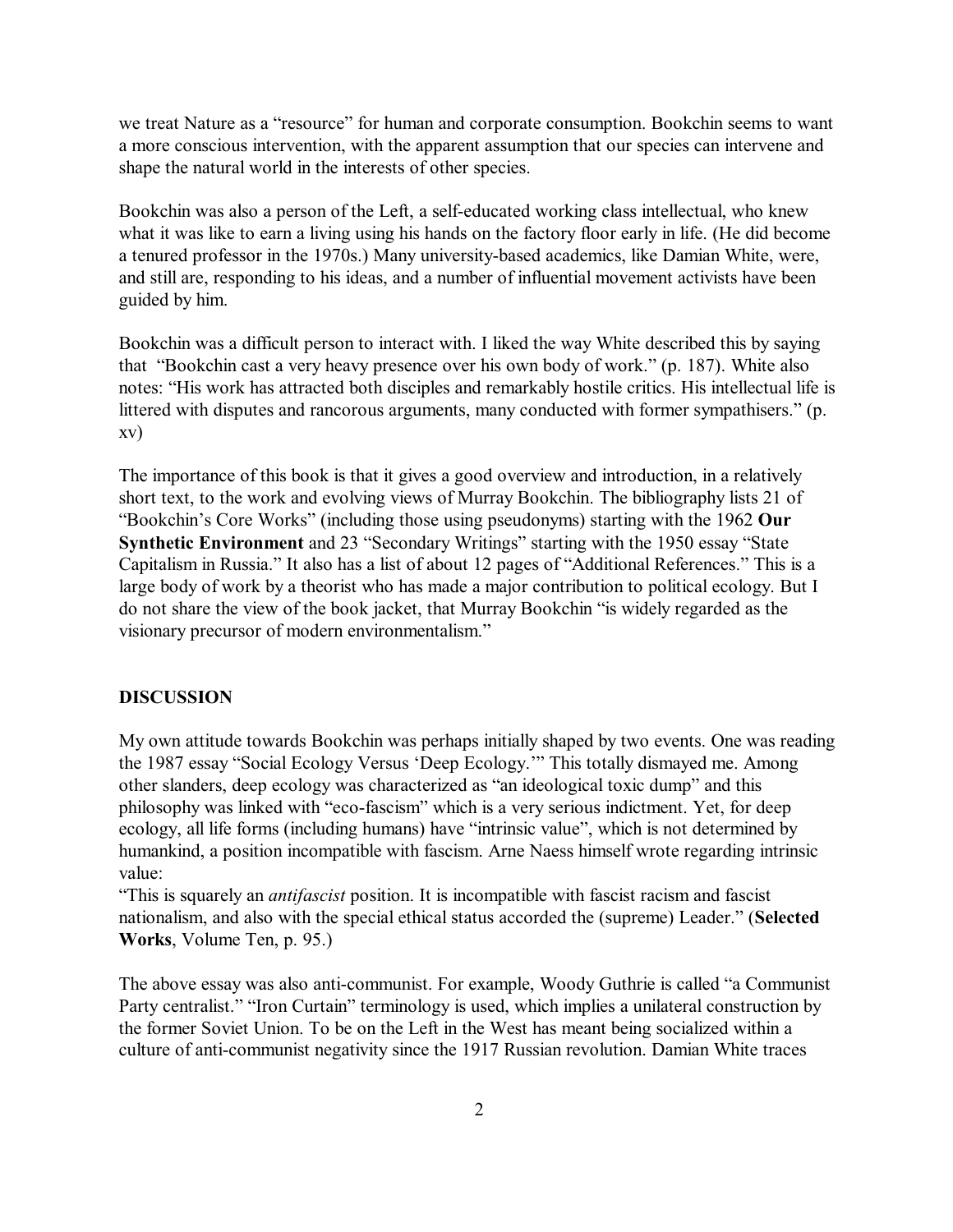Bookchin's own political migration from expelled Communist Party member in 1939, to a supporter of Trotskyism, leaving the Marxist tradition behind in the mid 1960s, to libertarian municipalism and breaking with anarchism in the late 1990s. Bookchin came to see social ecology finally as a form of libertarian socialism. White says that Bookchin was influenced by the German sociologist Max Weber, specially Weber's stress on how ideas and cultural factors affect historical development.

My own view is that the ecocentric Left today must be open-minded, inclusive and non sectarian, and learning from all theoretical tendencies; non communist, but without giving credence to virulent anti-communism. It is essential that we discard divisive baggage from past Left battles without repudiating this valuable heritage. One of the slogans associated with Naess is "that the front is long", meaning that there are many paths to a deep ecological consciousness, many struggles for participants to engage in, and that we should be tolerant and supportive of those marching to a different drummer. The exchanges that I am aware of, between Naess and his critics, both within deep ecology and external to this philosophy, are without rancour. For Bookchin there was one way – his way – and the front was narrow. There was little tolerance for those who disagreed with him. Damian White shows this unfortunate side of Murray Bookchin, while sharing Bookchin's major blind spot in not being able to see anything positive in deep ecology.

The second event that helped shape my initial negative attitude towards Murray Bookchin, which got me off on a wrong foot with his ideas, was that I had met with some supporters of the Left Green Network in Montreal in the late 1980s, who travelled from Vermont (where Bookchin was based), to discuss, or so I thought, possible cooperation. Bookchin co-founded the Network. (p. 203) I and my companion from Nova Scotia were turned off by the 'hegemonistic', 'take no prisoners' attitude towards those who harboured sympathy for deep ecology, but who also saw themselves as part of the Canadian Left. For these emissaries, to be a Left Green was to be a Green who supported social ecology, end of discussion. Other people, for example, Richard Sylvan, Andrew McLaughlin, Judi Bari and myself, who were attempting to bring together deep ecology and a Left anti-capitalistic perspective, were not fit to be invited to the Left Green Network table. (White himself seems oblivious of deep ecology's own internal self-critique from the Left, as shown, for example, in the writings of Richard Sylvan or Judi Bari, or in the Left Biocentrism Primer.) As the Principles of the Left Green Network noted at the time, "Left Greens are social ecologists" and, on top of this, the Principles were imperial, seeming to assume that Canada was just an appendage of the United States. The 'cooperation' put forth by the Network spokespersons was 'our way or the highway,' not an exchange among equals.

#### **SOME KEY IDEAS**

"The very concept that humanity must dominate nature has its origins in the domination of human by human." (p. 35)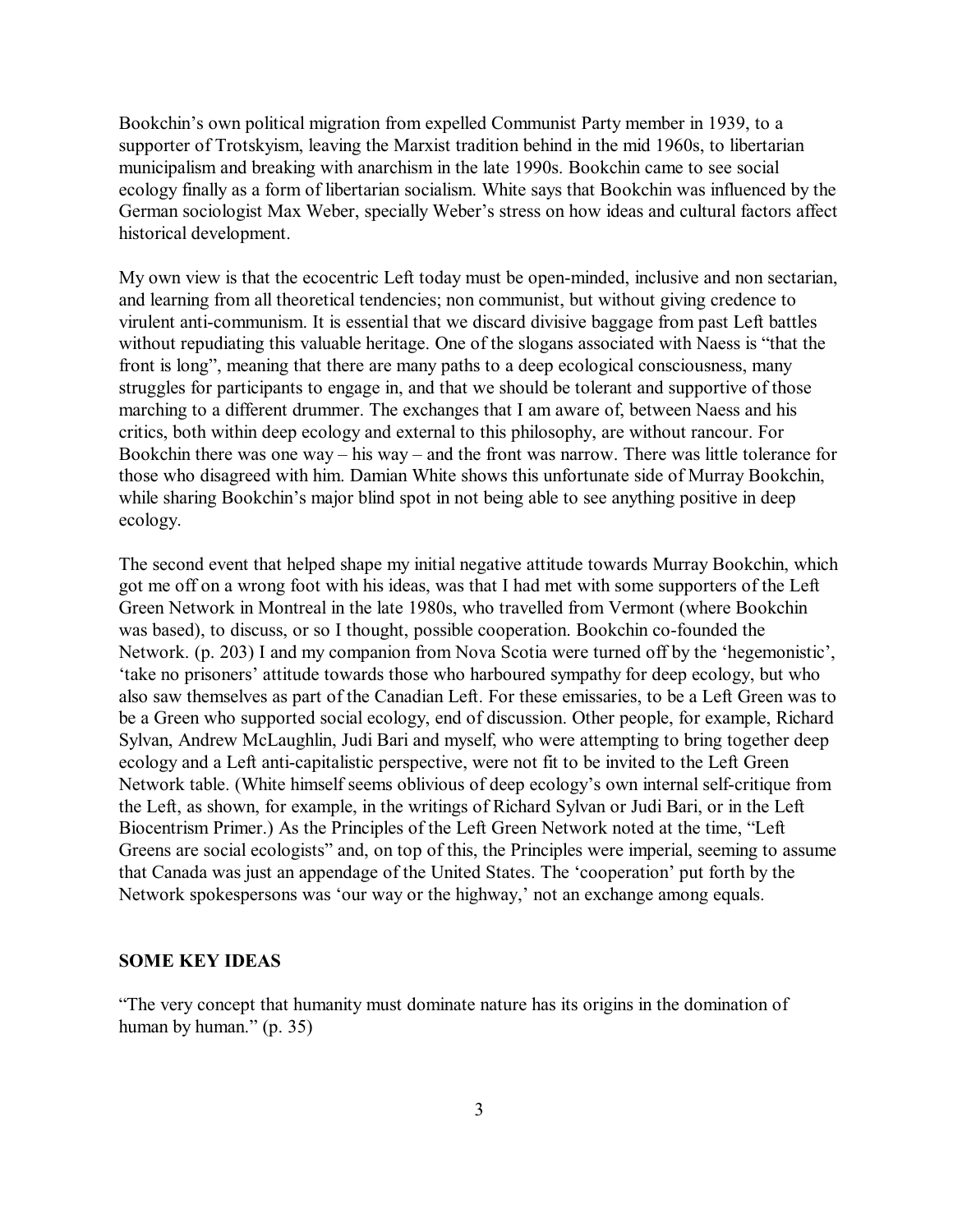I do not want to replay past debates, but those influenced by deep ecology have pointed out, in regard to this quotation, that one can have a society in which humans do not dominate each other, which is relatively egalitarian and is non sexist, but which still exploits the natural world and destroys its biodiversity. It is a bit of a stretch, but among capitalist societies, Sweden is often used as a model of a society which is quite progressive from a social justice understanding. It also has a forestry policy considered highly successful from a tree-growing perspective by the forest industry and its supporters, and also from an economic perspective, both for the industry and for the individual forest 'land owners.' Yet Sweden is no ecocentric forest model, because, while it has solved the problem of growing 'timber' through tree plantations, this has been at the expense of the biodiversity of its original forests. From an ecological perspective, the Swedish model shows how to destroy the original forest ecology and how to create economic well being for the industry and for 'woodlot' owners. It is a 'successful' example of the capitalist industrial development model, under social democratic and social justice guidance, at the expense of other forest life forms.

White shows that Bookchin's key concepts of "social hierarchy" and "social domination" supercede social class and the state, and that social hierarchy also includes Marx's view of class but extends this. (p. 34) Bookchin defines his attitude towards eco-Marxism in the following footnote. (p. 205): "'I still think when I say Marx was not an ecologist, even in the sense of genuine stewardship, I'm far more accurate than the eco-Marxists, who, even today, are still going through Marx's works and trying to snip out statements here and there that they can pierce together to stimulate an ecological world view.'" (Taken from **Anarchism, Marxism and the Future of the Left: Interviews and Essays**, 1993-1998.) White does rightly acknowledge that more recent scholarship on Marx "has sought to recover his ecological credentials." (p. 41)

This book also notes Bookchin's "optimistic emphasis on the positive potential that technological and scientific change has for re-directing our impact on the natural world." (p. 82) His "stewardship" view of humanity's relationship to the natural world as the most appropriate, ends up with an endorsement of nuclear energy for future energy requirements – "'controlled thermonuclear reactions'", and support for fossil fuels and genetic engineering. (pp. 147-148 and footnote, p. 213)

Those who, like myself, have struggled with the distinctions between "First Nature", "Second Nature" and "Free Nature" will be glad for Damian White's explanation of these. (pp. 108-109) As is well known, for Bookchin, humans are referred to as "'nature rendered self conscious.'" (p. 109) But do these distinctions, even if understood, advance environmental work?

Any deep ecology supporter could identify with the following quote from Bookchin (p. 36): "'People in pre-literate cultures viewed themselves not as "the lords of creation" ... but as part of the natural world. They were neither above nature nor below it but *within* it.'" (Taken from **The Ecology of Freedom**, 2<sup>nd</sup> edition)

It was Christianity, accompanied by the colonizers, which broke the spiritual bonds with the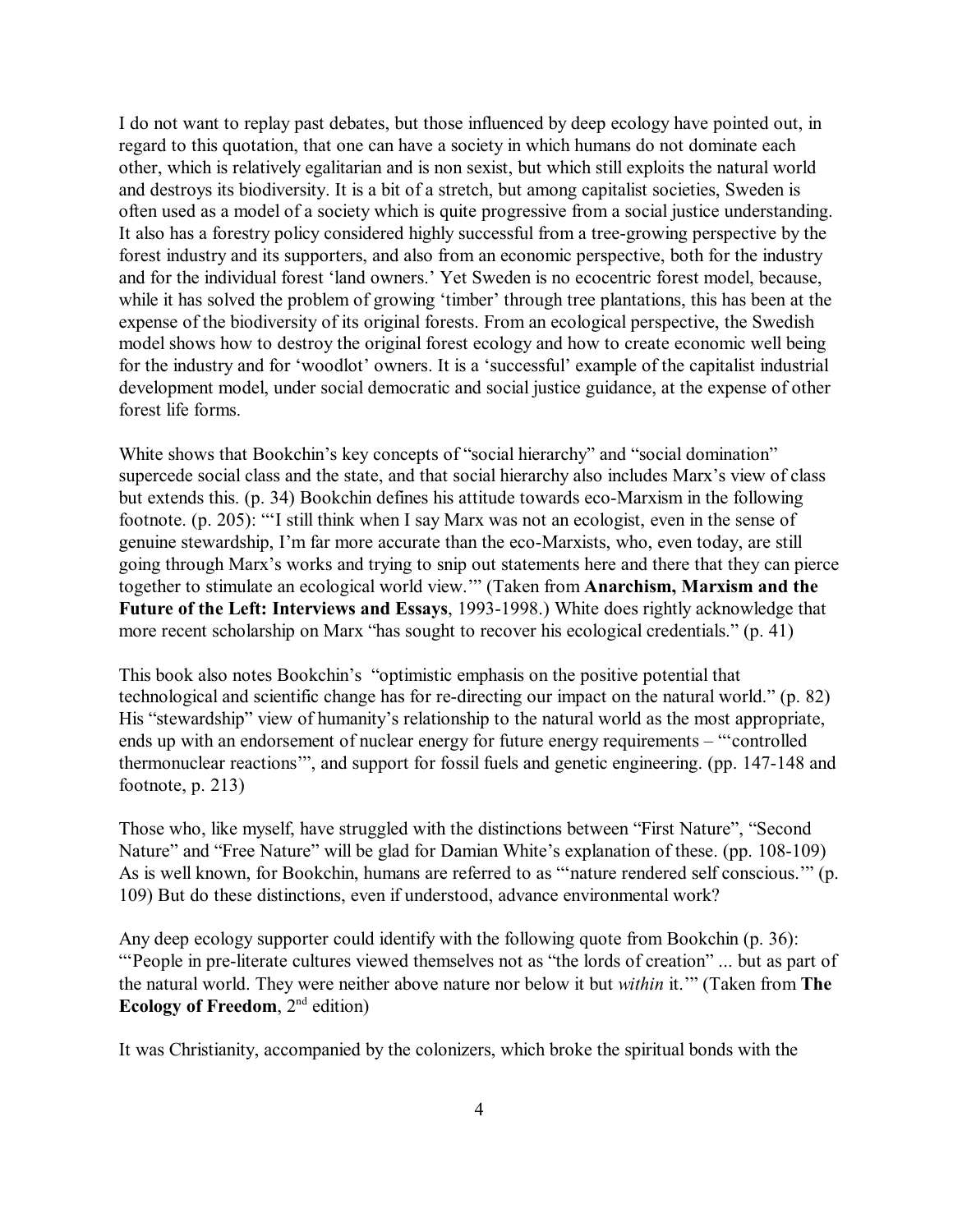natural world for indigenous cultures, so that humans came to be seen as separate from other life forms. The priest replaced the shaman as spiritual interpreter. With Christianity, humans were given 'souls' and came to have a special or privileged, if subordinate relationship to a deity. (Calvin Martin in the 1992 publication **In the Spirit of the Earth** discusses this.) I do not believe Bookchin could take the position that bringing back a new spiritual and animistic relationship to the Earth, is a vital component of any relevant Green politics today. Today, the Earth has become a collection of "resources" that can be exploited without spiritual consent.

#### **DEEP ECOLOGY**

"The persistent charge levelled against the ethics of social ecology is that they are ultimately too anthropocentric and interventionist." (p.118)

I think that Murray Bookchin's view of Nature intervention, as conveyed by Damian White, does not foster human restraint or planetary sharing between humans and other species. For me, the issue is not whether humans have shaped and changed the natural world in the past, and still mainly do this today, but that this is done from short-sighted purely human/corporate self-interest motives. These motives basically disregard long-term human interests, e.g. global warming, plus the interests and habitat needs of nonhuman life forms, and do not place real human needs in a context of putting the earth first. In deep ecology, the core ecocentric message is that we humans must enter into a new relationship with the natural world. We need to see our personal identities as including the natural world. Yet, at the present time, when we make a living economically, we destroy the natural world in the process.

There is only one reference to something written by Arne Naess in the bibliography. There are no references to left biocentric writings, those writings which represent a left focus within the deep ecology movement, either in the bibliography or in the text itself. For example, White speaks of "a valuable socio-ecological critique of eco-fascism" by Biehl and Staudenmaier (footnote, p. 199), who both are social ecology supporters. But he totally ignores a rebuttal from a left biocentric perspective available on the internet since 2000, the article *[" Ecofascism: What is It?](http://home.ca.inter.net/~greenweb/Ecofascism.html) [A Left Biocentric Analysis](http://home.ca.inter.net/~greenweb/Ecofascism.html)*".

In general, the discussion by Damian White on deep ecology and its relationship to social ecology is not helpful. The discussion of Kirkpatrick Sale and Warwick Fox, for example, speaks of these two writers' "underlying misanthropy" and "profound asocial and ahistorical quality." (p. 77) White shares Bookchin's aversion to calls for human population reductions and disparages those who do, like deep ecology supporters. His discussion merely reproduces and endorses the social ecology stereotypes about deep ecology, that it is "anti-humanist", guilty of "naturalistic reductionism", has an "underlying misanthropy", and is fixated on "wilderness" (which is always discussed disparagingly by this writer as though deep ecology writers are ignoramuses) and that it is also fixated on population reduction i.e. "green Malthusianism". The tone of White towards deep ecology is illustrated in the quotation below: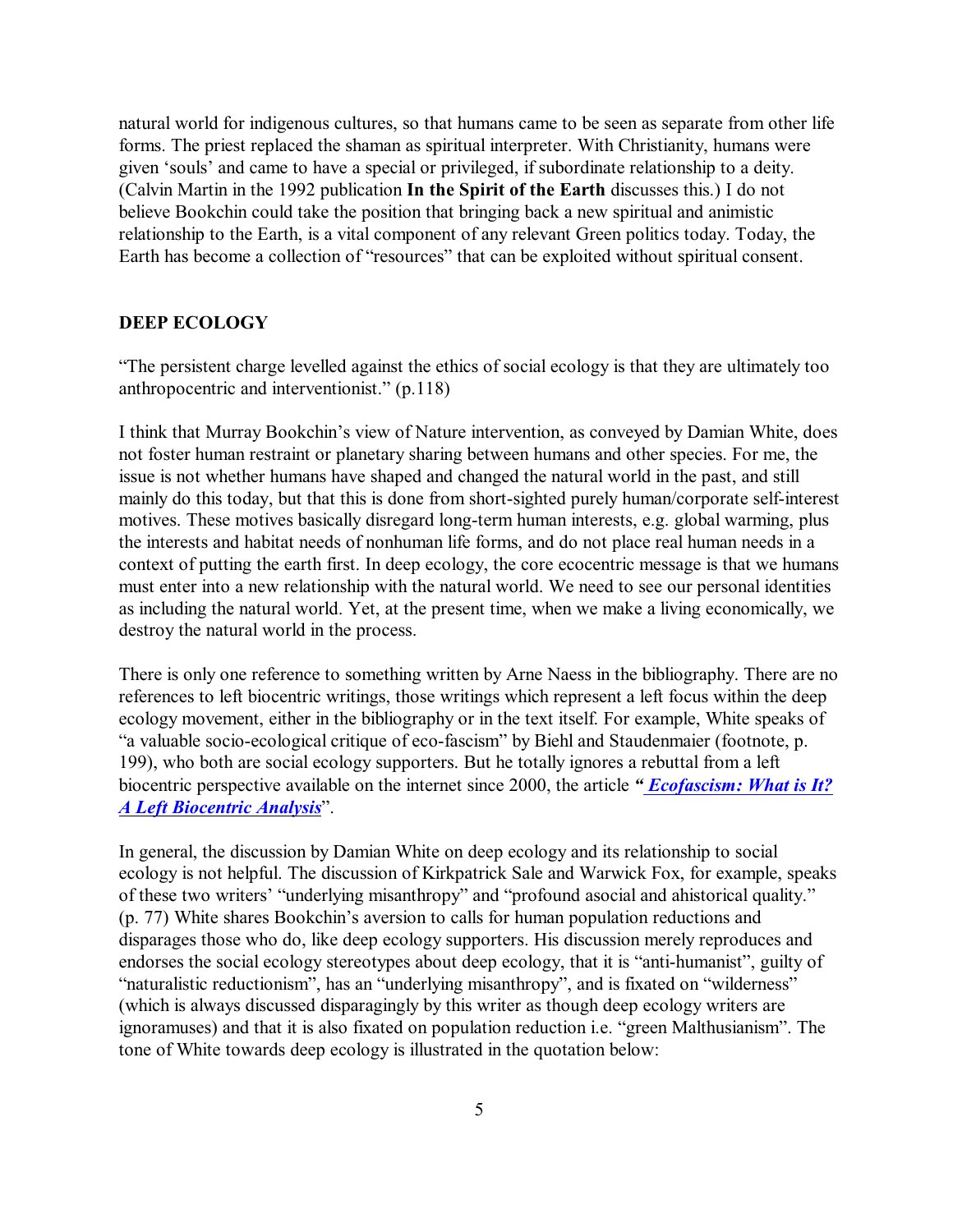"Not only is 'wilderness' – like many of our ideas of nature – something very different to the romantic landscapes of ecocentric, deep ecological and primitivist thinking; it is also saturated with cultural assumptions, power relations and active human and non-human bodies." (p. 123)

I wondered on reading this, with its lack of comprehension of what deep ecology is all about, if this person had ever put his body on the line in defense of other species or their habitats? Does he understand the power and ontological significance of the slogan Earth First! or that ecocentric activists thinks of themselves first in self-identity as Earthlings? The above quote illustrates the lack of understanding of ecocentric thinking, where wilderness is a necessary refuge, mainly for non human species, in a world which has been largely appropriated for human/corporate exploitation and destruction. Of course different cultures and religions do shape how humans perceive the natural world and animal life, and this is as true today as it was in the past for indigenous peoples. This does not negate that Nature exists in its own right and is worthy of protection.

Historically, European expansion has meant that indigenous peoples globally have had the lands which they were occupying essentially stolen from them by treaty or religious fraud or, if necessary, at the point of a gun. Why is it the critics of deep ecology zero in on lands in parks and protected areas as being stolen from indigenous peoples as the only issue here, when the total land base was appropriated? Today, as we are face planetary ecocide, we need new thinking which recognizes that other species have legitimate habitat needs. Large scale "wilderness" preservation is an attempt to address this. For White, reflecting perhaps post-modernism, Nature is without ethical significance in its own right. I believe the real issue here is that human needs ultimately trump others species' needs for Murray Bookchin and his intellectual biographer Damian White.

### **CONCLUSION**

It is quite clear, after reading Damian White's book, that Bookchin had a lot of interesting ideas. Yet are these ideas guiding radical eco-politics today, as claimed by White? I do not think so. The ideas of ecocentrism are far more influential among activists. Bookchin did have a 'know-itall' attitude towards others and a basic intolerance towards those who challenged him. It is not only ideas that are important – they need to be embodied in a movement for social change. As Marx told us so long ago, "The philosophers have only *interpreted* the world in various ways; the point however is to change it." Bookchin's sectarianism held back the development of the environmental and Green movements, as we can see with the attitude of the Left Green Network in the late 1980s towards those unwilling to embrace social ecology. The situation is better today. There is an awareness that there is much to learn from each other, and that the various ideological strands making up an ecocentric Left each have something to contribute. No one has all the wisdom. For example, John Clark said of Left Biocentrism, the theoretical tendency which I am involved with, that it combines "a theoretical commitment to deep ecology with a radical decentralist anticapitalist politics having much in common with social ecology." (See Clark,